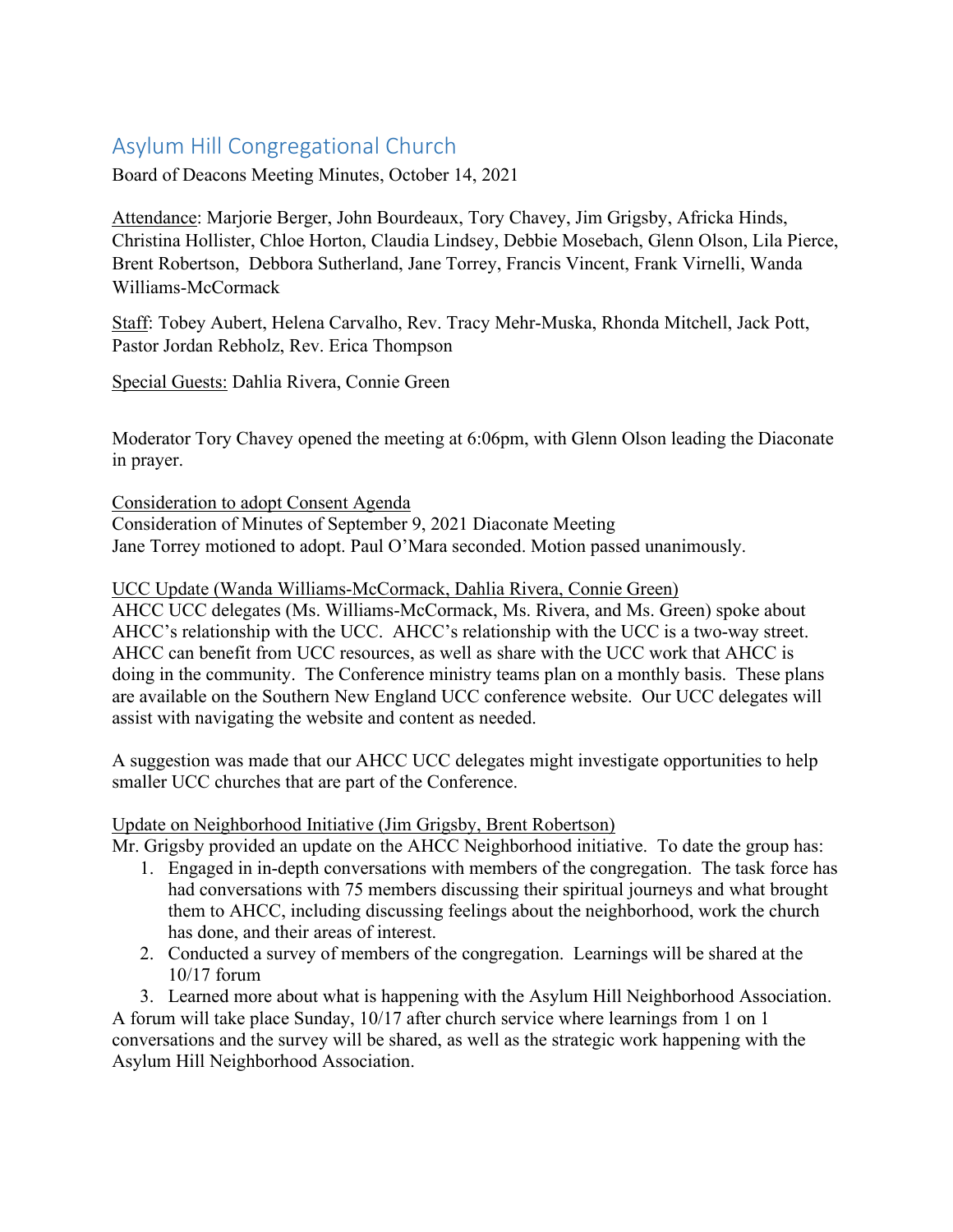The task force will also be:

- Defining volunteer expectations, i.e. project objectives, time required, tasks, etc.
- Bringing Asylum Hill Neighborhood Association members to speak with church about projects
- Bringing forth big ideas that we can engage large numbers of members in the neighborhood

#### Financial Update (Helena Carvalho, Claudia Lindsey)

Ms. Carvalho and Ms. Lindsey presented the current and projected church financials. Member contributions are steadily going back up to what we have been accustomed to in the past. We expect to see expenses increasing as we move into the program year. AHCC has not taken an endowment draw as early this fiscal year because cash flow we're receiving during what are the traditional slow months is higher than prior year. This is likely because of prior year pledges and recurring gifts.

#### *Flooding and remediation*

We have completed remediation on half the basement (the Early Learning Center and CTKids portion). In the other half, the presence of mold was detected. AHCC is currently getting bids for remediation to eliminate the presence of mold, and is also working with consultants on preventative measures to prevent future flooding.

#### Senior Minister Report (Rev. Erica Thompson)

- 1. October 24 events. During 10am service, we will have Rev. Tracy Mehr-Muska's installation, followed by celebration. This will be followed by our Sunday community meal, the GHIAA annual assembly, and a Music for Humanity concert at AHCC with the beneficiary being our community meals.
- 2. We are doing "Advent in a box" again this year. Deacons have been asked to participate by writing for the devotional. Deadline is 10/28 for submission and theme is "Draw Near," drawing near to one another and God during this holy time. We'll ask people to register on-line to receive a box.
- 3. In November, we will start a once a month mid-week worship service in the evening "Cozy Church."

#### AHCC 2024 Roadmap Update (Tory Chavey)

Moderator Chavey provided updates on serval items, including: Sharing we are moving ahead with the website redevelopment. We've selected a vendor, Greenleaf Advancement, and are hoping to have new site completed by end of the year. There has been increased conversations about the "roadmap." Moderator Chavey encouraged Deacons to continue to have conversations about AHCC 2024 – it is a dynamic plan and we want continued feedback. The November 21 sermon will be dedicated to the "road map."

Rev. Tracy Mehr-Muska closed the meeting in prayer.

Meeting adjourned at 7:37pm. Respectfully submitted, Francis Vincent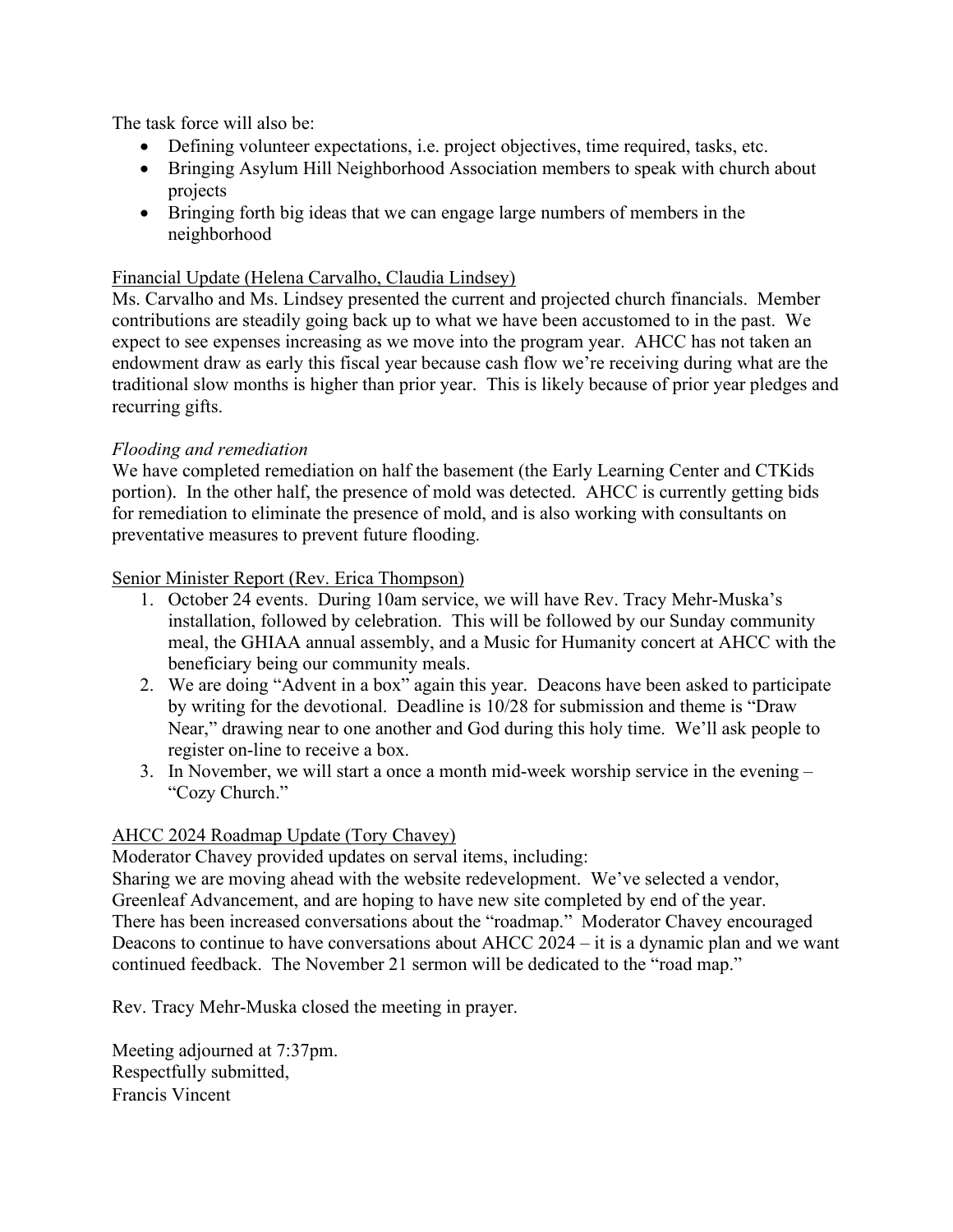#### **Asylum Hill Congregational Church DRAFT Statement of Activities - Cash Basis For the Two Month Period Ending August 31, 2021**

|                                               |    | FY 2021-2022<br>$7/1/21 - 6/30/22$<br><b>Budget</b> |        | FY 2021-2022<br>$7/1/21 - 8/31/21$<br>Actual |    | FY 2020-2021<br>$7/1/20 - 08/31/20$<br>Actual | FY 2021-2022<br>$\%$<br>of Budget |
|-----------------------------------------------|----|-----------------------------------------------------|--------|----------------------------------------------|----|-----------------------------------------------|-----------------------------------|
| <b>Ordinary Revenue</b>                       |    |                                                     |        |                                              |    |                                               |                                   |
| Contributions                                 | \$ | 900,000                                             | \$     | 121,323                                      | \$ | 84,392                                        | 13%                               |
| Gifts/Donations                               |    |                                                     |        | 6,250                                        |    | 4,058                                         | 100%                              |
| Program/Event Revenue                         |    | 133,481                                             |        | 140                                          |    | 100                                           | 0%                                |
| Rental Income & Reimbursement                 |    | 105,000                                             |        | 30,147                                       |    | 23,065                                        | 29%                               |
| Other Revenue                                 |    |                                                     |        | 35                                           |    | 90                                            | 100%                              |
| <b>Endowment Draw</b>                         |    | 745,296                                             |        |                                              |    | 179,336                                       | 0%                                |
| <b>Total Revenue</b>                          |    | 1,883,777                                           |        | 157,895                                      |    | 291,041                                       | 8%                                |
| <b>Ordinary Expense</b>                       |    |                                                     |        |                                              |    |                                               |                                   |
| <b>Adult Education</b>                        |    | 1,937                                               |        | 140                                          |    |                                               | 7%                                |
| <b>Children &amp; Family Ministries</b>       |    | 9,114                                               |        | 392                                          |    | 1,392                                         | 4%                                |
| Circles of Care                               |    | 404                                                 |        |                                              |    | $\overline{\phantom{a}}$                      | 0%                                |
| Communications                                |    | 29,545                                              |        | 2,700                                        |    | 2,456                                         | 9%                                |
| Member Engagement                             |    | 1,996                                               |        | $\overline{a}$                               |    | (257)                                         | 0%                                |
| Membership                                    |    | 5,501                                               |        | 500                                          |    | 119                                           | 9%                                |
| <b>Music and Arts</b>                         |    | 177,998                                             |        | 3,869                                        |    | 3,613                                         | 2%                                |
| Office                                        |    | 126,000                                             |        | 15,469                                       |    | 17,801                                        | 12%                               |
| Outreach                                      |    | 146,300                                             |        | 2,279                                        |    | 2,650                                         | 2%                                |
| Personnel                                     |    | 1,255,115                                           |        | 188,596                                      |    | 198,336                                       | 15%                               |
| Plant                                         |    | 331,200                                             |        | 44,396                                       |    | 43,968                                        | 13%                               |
| Capital Depreciation                          |    | 55,000                                              |        |                                              |    | 9,167                                         | 0%                                |
| <b>UCC Allocation</b>                         |    | 18,000                                              |        |                                              |    |                                               | 0%                                |
| Women's Spirituality & Fellowship             |    | 8,390                                               |        |                                              |    | 1,493                                         | 0%                                |
| Worship                                       |    | 6,233                                               |        | 239                                          |    | 40                                            | 4%                                |
| Youth Education                               |    | 7,976                                               |        | 1,421                                        |    | 308                                           | 18%                               |
| <b>Total Expense</b>                          |    | 2,180,709                                           |        | 260,001                                      |    | 281,086                                       | 12%                               |
| <b>Net Ordinary Income</b>                    | S  | (296, 932)                                          | .Ş     | (102, 106)                                   | S  | 9,956                                         |                                   |
| Adjustements                                  |    |                                                     |        |                                              |    |                                               |                                   |
| Add: FY 2022 Contributions Prepaid in FY 2021 |    |                                                     |        | 75,570                                       |    |                                               |                                   |
| Add: Off-budget support<br>83,278             |    |                                                     | 83,278 |                                              |    |                                               |                                   |
| Add: Outreach Support                         |    | 140,000                                             |        | 140,000                                      |    |                                               |                                   |
| Add: Operating Gift                           |    | 67,428                                              |        | 67,428                                       |    |                                               |                                   |
| Adjusted Net Income \$                        |    | (6, 226)                                            | \$     | 264,170                                      |    |                                               |                                   |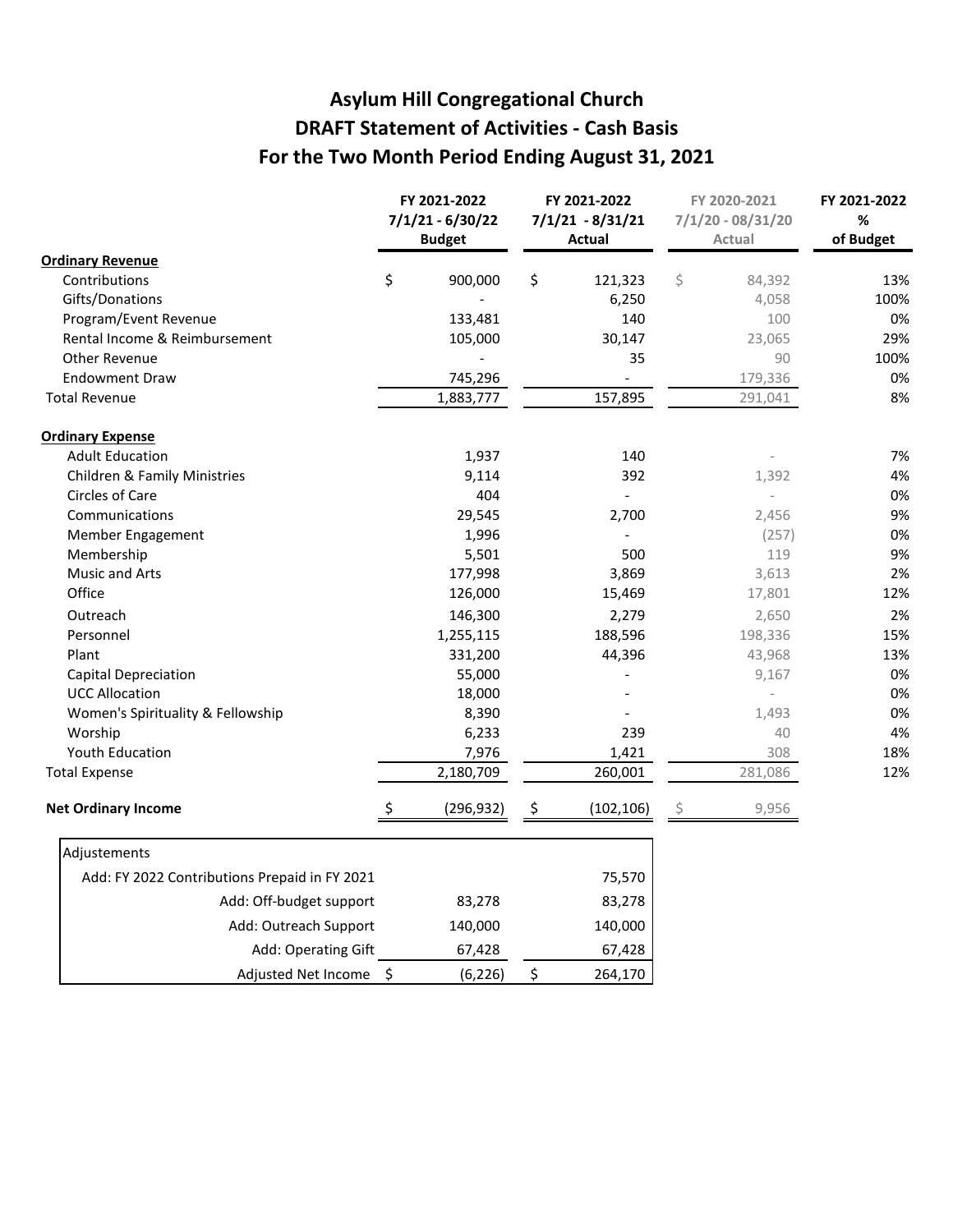#### **PUBLIC STATEMENT AND EXPRESSIONS GUIDELINES – DRAFT FOR DISCUSSION** AHCC

| <b>Public Statement and Expressions Guidelines</b>           |                                                                                                                                                                    |                                                                             |                                                                                           |  |  |  |  |  |
|--------------------------------------------------------------|--------------------------------------------------------------------------------------------------------------------------------------------------------------------|-----------------------------------------------------------------------------|-------------------------------------------------------------------------------------------|--|--|--|--|--|
| <b>Project Name:</b>                                         | <b>Project Criteria:</b>                                                                                                                                           | <b>Task Force Members:</b>                                                  | <b>Key Stakeholders:</b>                                                                  |  |  |  |  |  |
| <b>AHCC External Public Expressions</b><br><b>Guidelines</b> | Create guidelines for AHCC to determine<br>what to express publicly and external to the<br>congregation to include banners, signs, and<br>other physical displays. | Earl Exum<br><b>Francis Vincent</b><br>Tracey Mehr-Muska<br>Helena Carvalho | Clergy, Lay Leadership, Diaconate,<br>Congregation, Community, Prospective<br>New Members |  |  |  |  |  |

Project Intent: To create quidelines that are focused on external expressions that include social issues and messages. This would encompass how long public displays would remain and how many should be displayed at one time. The scope of these guidelines will not include internal displays, displays that support administration of the church, social media, or displays that support sermons, liturgy and church programs.

**Proposed Guidelines:** Outward displays and expressions that include social issues and messages will be brought to the Diaconate for review and approval. All displays must be consistent with the values of AHCC using The AHCC 2024 Roadmap as a guide. In the uncommon circumstance where the senior minister feels sense of timeliness and urgency to authorize a display in advance of Diaconate review and approval, this may be done with the authorization of the Executive Committee and then reviewed at the next scheduled Diaconate meeting to determine if the display will remain posted.

#### **Key considerations**:

**How long will displays be posted?** Displays will be reviewed at least annually, and renewal by the Diaconate is required for displays to be posted for each additional year. No displays that are removed, should be replaced by opposing, conflicting or inconsistent messages within one year of removal. **How many displays at one time?** There should be no more than 3 displays/expressions with social messages at one time.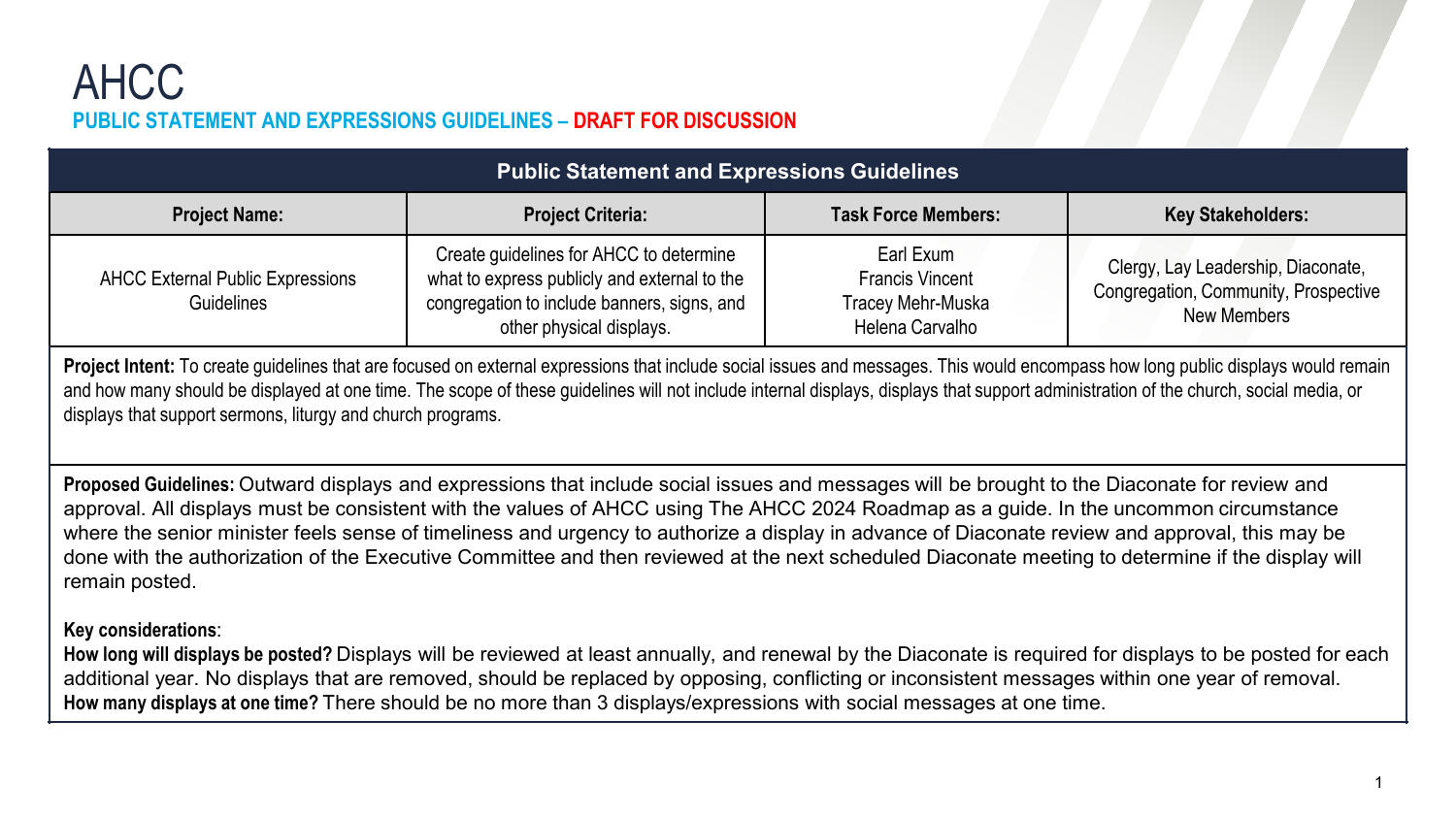[News](https://www.sneucc.org/news)

# October Environmental Ministry Calendar

#### 9/24/2021 - by: Vicky A. [Guest](https://www.sneucc.org/authordetail/747328) Share I

# Curated by Victoria Guest for the SNEUCC Environmental Ministry Team

Step up to the Challenge! Wildfires, droughts, flash floods and heat domes are no longer reported as isolated incidents. Public opinion is shifting from skepticism about climate change to broad-based acceptance that the climate emergency is human caused. People of faith can move the conversation and spark action to protect vulnerable communities and preserve a livable world for future generations.

The SNEUCC Environmental Ministries Team has revised and updated the **Green Congregation Challenge** to resource congregations with steps to engage all ages, stages, and interests to become a part of the solution. For more information, [check out the Challenge](https://www.sneucc.org/green-congregation-challenge) TODAY!

- The Path to Net Zero Carbon Emissions with Mass Interfaith Power and Light leaders. Learn how to reduce emissions and lower the energy impact on your budget.
- Racial Justice=Environmental Justice=Climate Justice with Dr. Karim Ahmed, founding member of the Global Center for Science and the Environment.
- Stewardship Beyond Pledge Drives with David Cleaver-Bartholomew and Emma Brewer-Wallin, the new Minister of Environmental and Economic Justice.
- The Pandemic Showed Us: The Possibility of Cleaner Air with Ruth Cleaver, Lead Writer for Environmental Justice Certificate Program, PATHWAYS Theological Education.
- What's the Difference Between Charity, Advocacy and Social Justice: Let's Talk About What You Are Called to Do with SNEUCC







# **Check out these great virtual "green" workshops at SNEUCC's "Super Saturday" on October 2**

Legislative Advocate, Michele Mudrick and Kathleen Patron, leader organizer for the Greater Boston Interfaith Organization.

• Reigniting Shared Justice Efforts with Emma Brewer-Wallin, the new Minister of Environmental and Economic Justice.

[Click this link](https://sneucc-reg.brtapp.com/SSOct2021) to register your team.

**Weather Reports: A Series of Online Conversations with Terry Tempest Williams, writer in residence at Harvard Divinity School** 

On Mondays evenings - Now through Nov. 29 from 7- 8:30 PM

Upcoming conversations include:

**September 27**

- **The Climate of Sacred Land Protection**
- **Bernadette Demientieff**, Gwich'in activist

Learn how her community in Alaska is standing strong to protect the Arctic National Wildlife Refuge—Coastal Plain from becoming an oil and gas reserve. [Zoom registration required](https://harvard.zoom.us/webinar/register/WN_6_EkelnJR8GiQ7wHqiaZ-w).

#### **October 4**

**The Climate of Relationships and Intersectionality**

**Morgan Curtis**, MDiv '24, climate activist and HDS student and **brontë velez**, Black-latinx transdisciplinary artist will discuss the

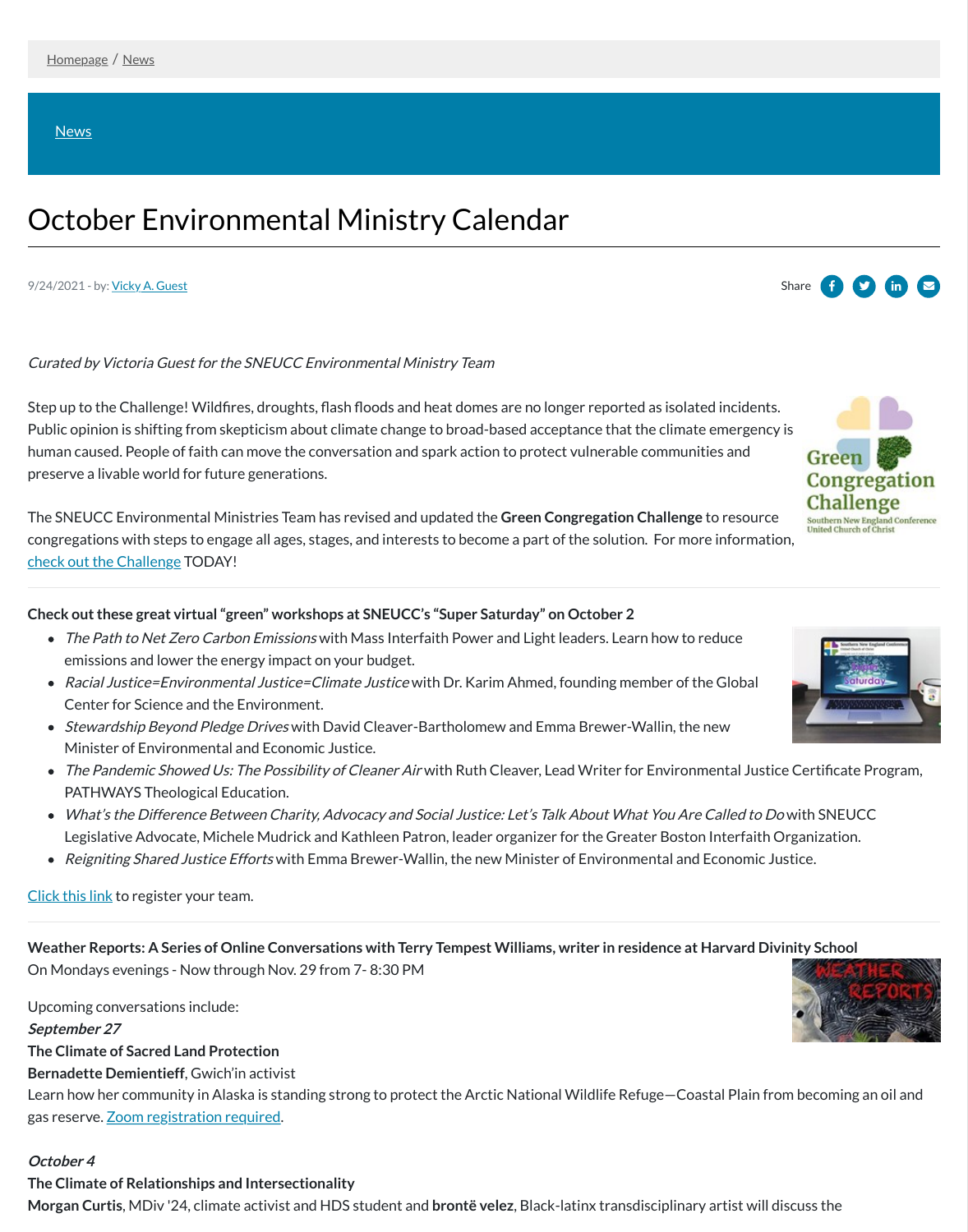**Janet Gyatso**, Hershey Professor of Buddhist Studies and Associate Dean for Faculty and Academic Affairs at Harvard Divinity School notes that we are not the only species that lives and loves and grieves on this planet. How might compassion and an understanding toward animals heighten and mirror reciprocal relationships toward each other? [Zoom registration required.](https://harvard.zoom.us/webinar/register/WN_-VVFRx0QTSuynnOnK3Cuyw)

intersectionality of race, class, gender, and climate collapse, and how seeing the world whole through the lens of relationships creates communities of care rather than conflict. [Zoom registration required](https://harvard.zoom.us/webinar/register/WN_3PxblQHoTau6lThkdayoHA).

### **October 18**

# **The Climate of Compassion for all Beings**

### **October 25**

**The Climate of Grief**

### **Victoria Chang,** poet

How do we embrace grief and not look away from all that is breaking our hearts? [Zoom registration required.](https://harvard.zoom.us/webinar/register/WN_BdGi-JXVSDe8RpzNonMLqQ) For more about each week's program, topics for November, and registrations, visit [bit.ly/3AcV6Wu](https://bit.ly/3AcV6Wu).

Be a part of the finale of the COP26 on-line performance of Geoffrey Hudson's [A Passion for the Planet](https://www.hybridvigormusic.org/our-projects/a-passion-for-the-planet/https:/www.hybridvigormusic.org/our-projects/a-passion-for-the-planet/). Record yourself, your friends, your family, or your choir singing the final hymn, "Holy Earth, Ancient Home." Send in your performance, and we'll (literally) bring your voices to Glasgow, Scotland this November! Explore this [website](https://www.hybridvigormusic.org/sing/) for more details on how to participate. (Thanks to the Rev. Dr. Margaret Bullitt-Jonas, who is helping to organize this!)

### **Sing for the Planet: Make your Voices Heard at COP26.**

Now through October 11

We've marched, we've voted, we've petitioned, now we are going to sing in one large choir, the #HouseOnFireChoir with A Passion for the Planet at the UN Climate Summit. The Climate Emergency means we need to make our voices heard!

**Ecological Conversion: Falling in Love with Earth Saturday, October 2 ~ 9:30 AM – 12 Noon • Zoom (free) Led by the Rev. Dr. Margaret Bullitt-Jonas**

"Ecological conversion means falling in love with earth as an inherently valuable, living community in which we participate, and bending every effort to be creatively faithful to its well-being, in tune with the living God who brought it into being and cherishes it with unconditional love." – Elizabeth Johnson

As we approach the end of Creation Season and prepare for the feast day of St. Francis on October 4, what is our next step in eco-conversion? How does God want to meet us through the natural world? Our time together will include silence and guided meditation, presentations and small group conversation, and free time for solitary prayer and a contemplative walk outdoors. **Please bring a natural object to this retreat (e.g., a few autumn leaves, a rock, shell, feather, or house plant).** This retreat is sponsored by the Episcopal Diocese of Massachusetts and the Episcopal Diocese of Western Massachusetts and is open to the public at no charge. [Registration is now open.](https://r20.rs6.net/tn.jsp?f=001o5K2XE-HxBbMs0cmg1HyPvYs3Qc7pgajOXLO65bNG5qNU9DEMHm1caEYPNoHx51ayh9WI4CTglBb_Rw4K0J0dLUtAi4VhVuTbD-QwJXIUvsF6yodqktgruIBgFM2Eed4GO0ZwZ-nZ7c3w4E_Vk-XZOXqnFJstIrlH-4GJxjBjD4MJ4lfG6wdh1bGf2KREqMW4ziYF7GJydJxbvM-zYQ4gZT1vtWPv0RKfo4AirgG0ExyyLhsOOWrYw==&c=CKnQzj6aHYSp8QtTiPu86BeAIC5uuExgeAa7_E0_s8dJPTkJogiE9w==&ch=h6JWoJ4L2nqUUjRTB7yfdZsTZGdLmgZD9FZRGOmVCWfAf_ceVBTfDg==)





# **Love, Earth, Justice: A Multifaith Service of Prayer, Celebration, and Resolve**

# **Sunday, October 3, 3:00 p.m. • Old South Church, Boston**

Celebrate creation and community, mourn all we have lost, and call each other to faithful action. The service will include prayer, readings, and uplifting music, with an inspiring sermon from **[Rev. Traci Blackmon](https://r20.rs6.net/tn.jsp?f=0019u2krd5Y1iaRnRuYlI9WMY-QDKFyrpfEVxDGUfFuN2Lq5HhBXTtVe0ZP3D_py7fSAKRTFXAqghUDdfaCOgRW7zbM8SR18mHJcxxawadJ38jl9Bv_L9mSTfA0vncnQFkq8XET1Sk6ys8Ac0I4TSzh6E8E2ApvIOWG_lySwnTAuCS46bI1z7Cvo8ios3KDtP37S0ZHUYutxaAeyLPi3-Mmtfho4hcpw8XA03eB6dUFa_M=&c=M_txXeildnA_Kml1fvCRPA7Xptm9Vis7jUnTifV5wy0qLlS1Ch10-Q==&ch=QGrVqheNohLa-QJR7MKv_HGZqYuRV5AKCqoHNBtubnT4BOG7BEILaA==)**, Associate General Minister of Justice & Local Church Ministries for The United Church of Christ. Hosted by MA Interfaith Power and Light, with co[sponsors B](https://www.diocesewma.org/)[oston Catholic Climate Movemen](https://catholicclimatemovement.global/chapters/boston/)[t, C](https://www.diocesewma.org/)[limate Crisis Task Force of Old South Churc](https://www.oldsouth.org/climate-crisis)[h, Episcopal Diocese of](https://www.diocesewma.org/) Western Massachusetts, and [Jewish Climate Action Network](https://www.jewishclimate.org/). Visit this [URL](https://www.massipl.org/love-earth-justice) for updated info., COVID protocols, directions, and more. Funds from the offering will be given to **[GreenRoots](http://www.greenrootschelsea.org/)** and MassIPL's new **[Faith in Action Campaign](https://www.massipl.org/mobilize)**.



**Monday, Oct. 4,** 10:00-11:00 AM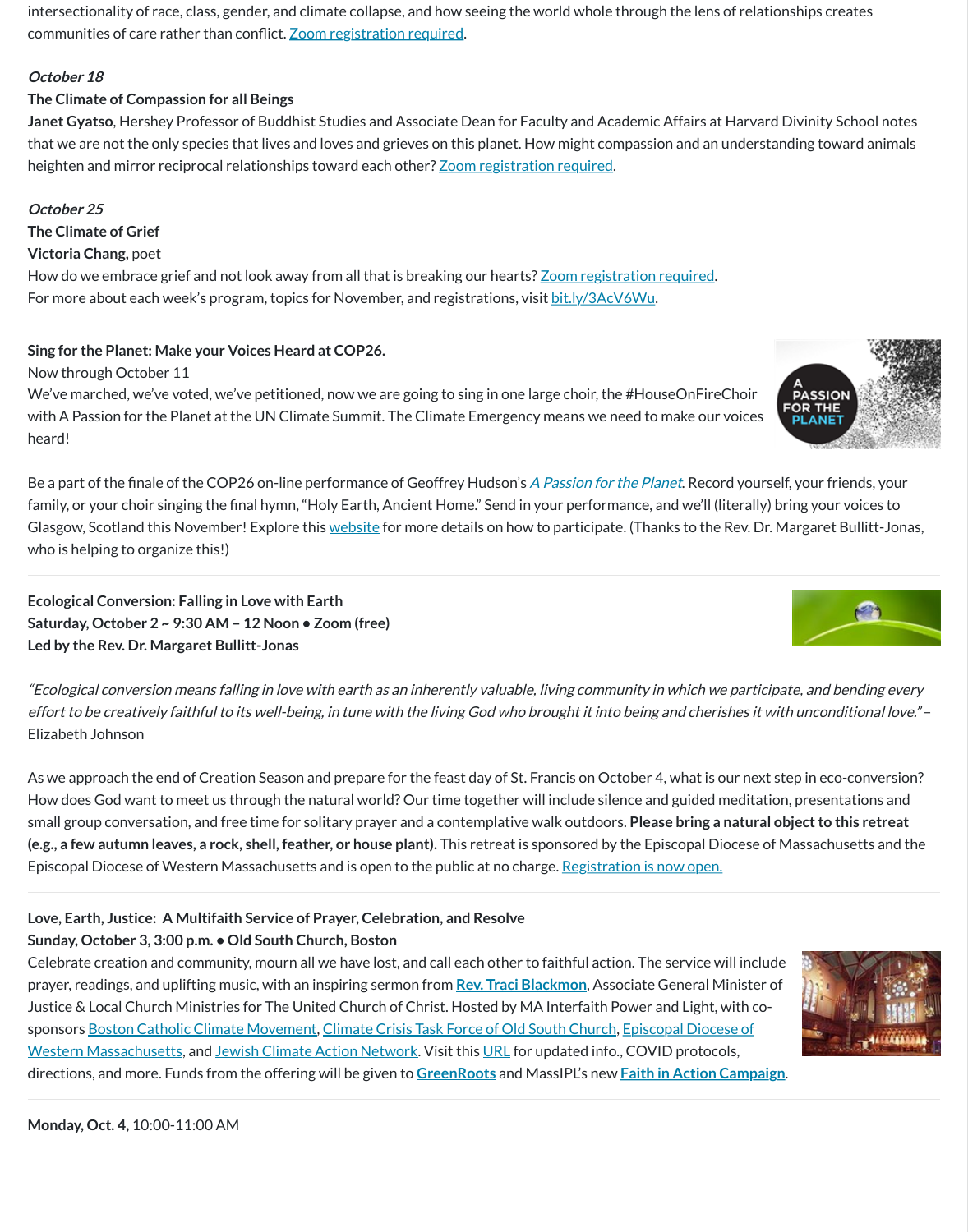Join the Environmental Justice Table **for a Virtual Briefing for Siting Justice** on **S.2135/H.3336** An Act Relative to Energy Facilities Siting Reform to Address Environmental Justice, Climate, and Public Health. Decisions on where to locate energy facilities play a critical role in managing pollution and safeguarding communities. The Massachusetts Siting Reform Bill will protect vulnerable communities, and ensure that everyone's voice is heard. Register at [bit.ly/3hbMXd9](https://bit.ly/3hbMXd9) and **use this tool to invite your legislators** [bit.ly/3DXcX60](https://bit.ly/3DXcX60).

## **JOIN US in Washington, D.C. To Demand a Fossil Free Future**

The NEW SHELL PLASTICS PLAN From October 11 to 15, thousands of people will take action at the White House, participate in civil disobedience, and demand that President Biden choose a side: People vs. Fossil Fuels. People v. Fossil Fuels will be a multi-faith action, led by indigenous leaders. Fossil fuel projects are a daily health and justice disaster for communities that live near them especially Indigenous, Black, Brown, and communities of color fighting a long legacy of environmental racism and toxic pollution. Pipelines like Line 3, Line 5, Mountain Valley, and Dakota Access violate Indigenous treaty rights and threaten our land, air, and water. Fossil fuel development is damaging our public lands and sacred Indigenous sites. Fracking

continues to contaminate our water and endanger public health. Expansion of oil and gas exports to new markets and major plastics facilities like the proposed Formosa Plastics plant jeopardize the health and safety of communities in the Gulf South and across the country. For more info: [visit this website](https://peoplevsfossilfuels.org/) or contact Emma Brewer-Wallin [brewer-walline@sneucc.org](mailto:brewer-walline@sneucc.org).

The Emmy-nominated documentary, **The Story of Plastic,** is available for **free on YouTube** from the Discovery Channel for a limited time. This must-see film tells the hidden story of plastic pollution, from production to incineration—as well as the incredible heroes who are rising up to stop big plastic. It's a must-see! [Watch here.](http://ow.ly/bySn50G9bVF)



*BUILD PACK FOSSIL* 







outripe PITTSBURGH





# **Save the Date: "Be the Spark" Advocacy Training Tuesday evenings, October 12, 19, 26, November 2**, **7 to 9 PM**

For the bold action necessary to address the climate emergency, we need to provide leaders with the most effective organizing tools. Massachusetts Interfaith Power & Light will host a dynamic interactive workshop, teaching state-of-the-art organizing skills for religious climate justice activists. Experienced trainers from Minnesota Interfaith Power & Light will present proven organizing techniques taught by Harvard Kennedy School's [Marshall Ganz—](https://r20.rs6.net/tn.jsp?f=001Fyv1sm_bCYXI-_46YAY9wc8--g7Eyk4006j-wn-I1QZtiLp_7keISBD9_184DZVzyETkKoGqyQaVJREICvKlxq89ovzryeeSAdl5EeJcALJ9tGHiQ-_j9t1HfBMdkKMXQD59EC4FjcXYHiQOft8qgPJyHnUtnWxqhOyRZAzTDO3ESRlpE0Gd4A==&c=2w8JIGMA8vOvRrjeuRGF6CCISJSpMo1ZutiEMJR5u0EdGwJjUhPNQg==&ch=snC-l4kvQj_EomnwT5lPOVEurB29sJ1zb-xQ4NPq5f8Ybwt_7K2OLg==)the perfect lead-in to MassIPL's new **[Faith in Action Campaign](https://r20.rs6.net/tn.jsp?f=001Fyv1sm_bCYXI-_46YAY9wc8--g7Eyk4006j-wn-I1QZtiLp_7keISPbpVC3xmQF6KdkncDWEfqUC2BeaeuG8Aa2sNwCLKLQMieutzWN4UobAaMe4MvU873drk64c5qQB95r5hnfexUDFDmPGDOXRlNxgJTYKU8dW&c=2w8JIGMA8vOvRrjeuRGF6CCISJSpMo1ZutiEMJR5u0EdGwJjUhPNQg==&ch=snC-l4kvQj_EomnwT5lPOVEurB29sJ1zb-xQ4NPq5f8Ybwt_7K2OLg==)** to mobilize people of faith to influence our legislators on crucial climate justice priorities. Attendance at all four sessions is highly recommended, but is not required. Recordings of all sessions will be available to registrants. Please register [here.](https://r20.rs6.net/tn.jsp?f=001o5K2XE-HxBbMs0cmg1HyPvYs3Qc7pgajOXLO65bNG5qNU9DEMHm1caEYPNoHx51a2dX6aFt2QQUS2k-xn5IRna_JjuPWyHoMYhYAcLs0ZkWrAWEsP6qBvPC1b7J8cUYJWDUACt8i5Ll67ig3NZaGjZuqEHfhHPCc&c=BAcUPdnKyNsTMSrEcxnt96rDHfof0I9NbmtZqk6fdER8jSVuI93gbw==&ch=x-whBLaow9tvEjr3SxRHI4ZBzqDox3ST55UPlry82DsLBNYHYHaISQ==)

**Join Faiths 4 Climate Justice Action**, October 17 at 12 noon at **Church of the Covenant in** Boston, organized by Massachusetts Interfaith Power and Light. Info. and registration [here.](https://r20.rs6.net/tn.jsp?f=001JIRGq8l3ZkoCD6gSWFokzGtHOJqfoyncLN0vgMQwUqHW9k32fvPqntV6cHNO_45WJxbETySssy0V2sroFMIAGBXpjkv7X4CJqTPpa7I6wrd8PDk55vC53O9QfL5iTgKJ0NTM8OJWu-F99iuUe5avxvFH3y0ynQIqmitpQB0BUdqDXMdpkID-W2VNw3OnGUNSY8cMU9VY1QKzwKCm3-iyJA==&c=wLWAIcY_lL5gFDI5P0qnWjinuU9Y3abQPKpJx1KLMFoK5FKLgrCRDw==&ch=pY2UjkADVAg2MLicjCTq0i-t6kLHpkixvdXGyHrmblg98ukF6H2xxg==) The event is part of [GreenFaith's](https://r20.rs6.net/tn.jsp?f=001o5K2XE-HxBbMs0cmg1HyPvYs3Qc7pgajOXLO65bNG5qNU9DEMHm1caEYPNoHx51aJGw6-eJfl4vwZV-uQWo3Rx-tjgNCsPbhjxX1sUFOBZMB1fJ-NX8pt7KIbGbuq-d2wXjkX62PX0MPeccwKrpxeezxFwLhsMce2c0_LEEroUUNPAT7LS0Zfw==&c=BAcUPdnKyNsTMSrEcxnt96rDHfof0I9NbmtZqk6fdER8jSVuI93gbw==&ch=x-whBLaow9tvEjr3SxRHI4ZBzqDox3ST55UPlry82DsLBNYHYHaISQ==) global multi**religious action,** taking place October **17 and 18.** Organized by GreenFaith and partner organizations, two weeks before global climate negotiations begin in Scotland at COP26, people of diverse religions will rise to send a message:

[destroying the planet is against our religions. If you can't make it to Boston, check out this interactive m](https://r20.rs6.net/tn.jsp?f=001JIRGq8l3ZkoCD6gSWFokzGtHOJqfoyncLN0vgMQwUqHW9k32fvPqntV6cHNO_45WNYagD3orAvsgUirIeSyycbyXWXhR3sdTJA8IjPe1a4vCa7xlrV8DGBJczyOJFTLS0ZiDIVlvUxOuvKPc1tENmPChqEXetB-VTtYzURF7SvXz-XNIucax25d5tlKBuv_lKsP8SGDYfHJSyfUhar_YTXAYB1T7cIZXprJfnA3DINA=&c=wLWAIcY_lL5gFDI5P0qnWjinuU9Y3abQPKpJx1KLMFoK5FKLgrCRDw==&ch=pY2UjkADVAg2MLicjCTq0i-t6kLHpkixvdXGyHrmblg98ukF6H2xxg==)[ap](https://r20.rs6.net/tn.jsp?f=001JIRGq8l3ZkoCD6gSWFokzGtHOJqfoyncLN0vgMQwUqHW9k32fvPqntV6cHNO_45WyjWdT3aQ7y4zLBTWt8YGijDrQkfgoUJs-DhPF-lkUTJPuozzgiUGs8BEMD14G8fOsTMFPjLUEnaX7q2GQkaDXlhYQD8eUF_aIw4iZjVHEBg=&c=wLWAIcY_lL5gFDI5P0qnWjinuU9Y3abQPKpJx1KLMFoK5FKLgrCRDw==&ch=pY2UjkADVAg2MLicjCTq0i-t6kLHpkixvdXGyHrmblg98ukF6H2xxg==) for other events, or <u>organize your</u> own! You can download an action toolkit [here.](https://r20.rs6.net/tn.jsp?f=001JIRGq8l3ZkoCD6gSWFokzGtHOJqfoyncLN0vgMQwUqHW9k32fvPqntV6cHNO_45WhNGvGizlGgxAb-eBeZdwz8uWaKkmVg5Qyp-B2gEnXpD3tm1XPgEIESXTynrzMjqSHYrBN6w1ruEDN6nHvDhpMv9JRQZH6S7HOJ7KBQdLmchHTjCRB_u4PCNPZ3CZhEvbHAPm9BWdkLa3Z0u28qqXihwPKG5JCHN1KenI95qfXWA=&c=wLWAIcY_lL5gFDI5P0qnWjinuU9Y3abQPKpJx1KLMFoK5FKLgrCRDw==&ch=pY2UjkADVAg2MLicjCTq0i-t6kLHpkixvdXGyHrmblg98ukF6H2xxg==)

### **Action Items!**

- **Environmental Justice Takes Center Stage in Mass. Legislative Session**. Building on last session's [Next Generation Roadmap](https://cabaus.us7.list-manage.com/track/click?u=a4aa224d641cd93fb5a94896b&id=02855d10da&e=a75d50c870) bill, four significant pieces of legislation have been introduced this session that relate to environmental justice (EJ), **including OCBC's September Bill of the Month**. Read ClimateXChange's explanation of the four bills and contact your state legislators, asking them to co-sponsor [bit.ly/39qVnZO.](https://bit.ly/39qVnZO)
- Join [Creation Justice Ministries](https://www.creationjustice.org/), [Interfaith Power & Light](https://www.interfaithpowerandlight.org/), and [Catholic Climate Covenant](https://catholicclimatecovenant.org/) in asking your Senators and Representative to  $\bullet$ support the two major priorities of the "build back better" agenda: the \$1.2 trillion infrastructure bill that has passed the Senate with bipartisan support, and the \$3.5 trillion budget reconciliation bill currently being crafted by lawmakers. The legislation forms the basis of the [revised U.S. pledge](https://www.ncronline.org/news/earthbeat/pope-francis-earth-day-messages-warns-we-are-edge-climate-change) under the Paris Agreement on climate change to cut the nation's emissions by 50% to 52% from 2005 levels by 2030. If your elected leaders support the bills, thank them! Avery Davis Lamb, co-executive director of Creation Justice Ministries, said the bills represent a "Kairos moment" that could set up the country's response to climate change for decades. "And let me be clear it's not just a political window of opportunity — it's a moral window of opportunity." Learn more at [bit.ly/3tGnPAy](https://bit.ly/3tGnPAy).
- Take Action to Support Water Protectors Against the Line 3 Pipeline Expansion. The Line 3 pipeline expansion would bring nearly a  $\bullet$ million barrels of tar sands per day from Alberta, Canada to Superior, Wisconsin. The pipeline violates the treaty rights of Anishinaabe peoples and nations in its path, and would contribute more to climate change than Minnesota's entire economy. Minnesota police are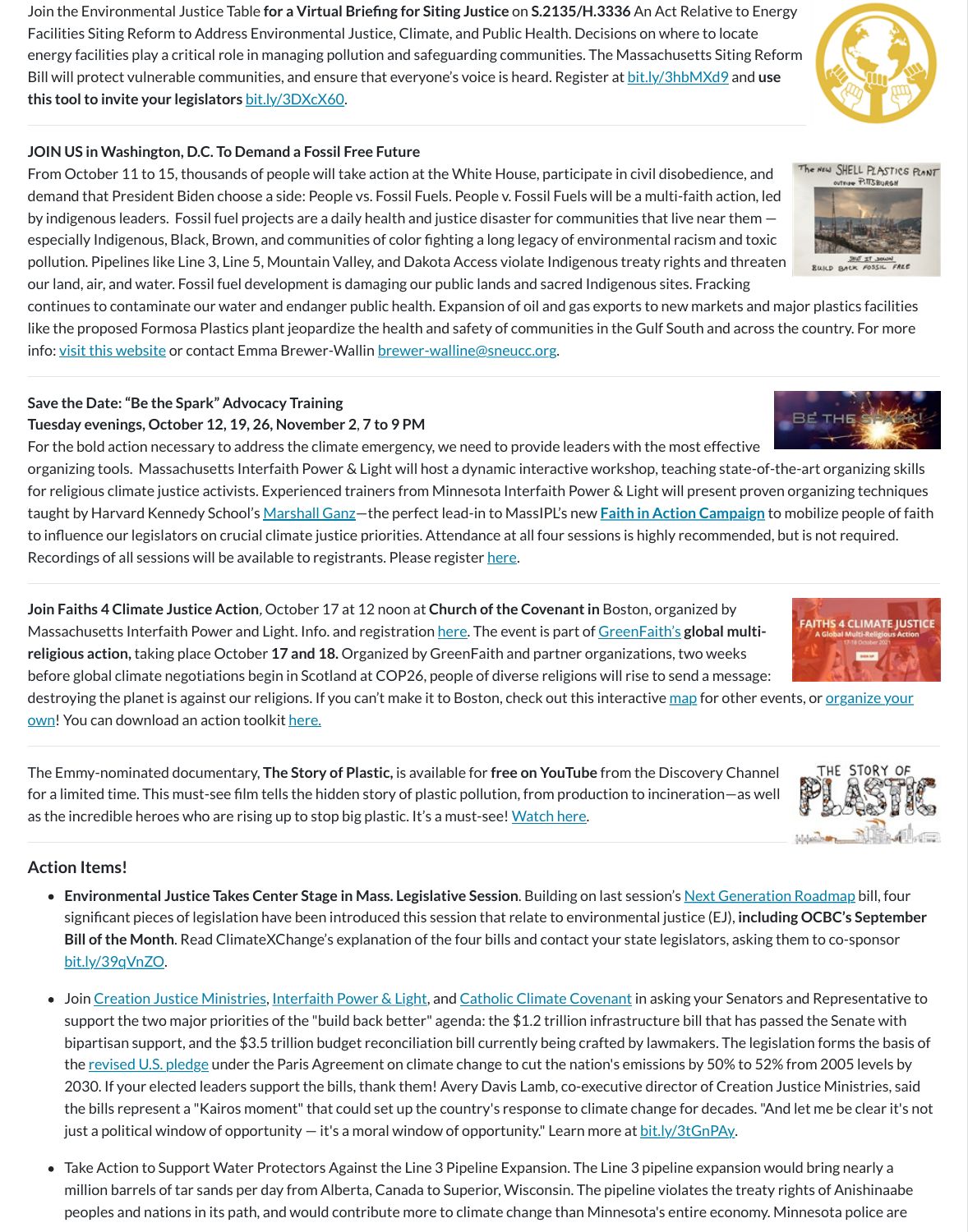using "pain compliance" on Line 3 water protectors. Call and demand an immediate end to use of excessive force on Water Protectors: @keithellison: 651-296-3353 (MN Attorney General), @mnhumanrights: 1-833-454-0148, @LtGovFlanagan: 651-201-3400.

• Stop Black Ram, a project to clear cut old growth forest in Montana. Learn more about the project at **[bit.ly/39nVA05](https://bit.ly/39nVA05)**, and the fight to stop it at [yaakvalley.org/stop-blackram/.](http://yaakvalley.org/stop-blackram/)

If you are looking for ideas of how you can **help de-carbonize your city or town**, the [Mass Power Forward Checklist](https://r20.rs6.net/tn.jsp?f=001o5K2XE-HxBbMs0cmg1HyPvYs3Qc7pgajOXLO65bNG5qNU9DEMHm1caEYPNoHx51axKGHU79Sp44Yf1qksxXh2SvRhBBLLQLz9ge9jxo8GYqDpcud6WExge3ErkMIqMViWBt0OVcbGfMmCNAx9yiv4MXVZeMsTVnXEoXsX3jaHevZUOQGjR3mm6QtISNR55OTuQ2o1OmMcPue2jzqW_WKdO3FQXcBfgbD9HArY0EbS7LHk6hbuMzc_b5Bq5k29AHggxDbDY3IF-WpS-FAvkjPrKvh0ZUdNCyW40sNWTVVY0lxTlCgY9SsgJOJQcbeLy92PTCGaM01uDp2gdzFSopPn3Eg82vq5Uz7VKqblcsDbZOce7MjtVz8XZ1Efn_Rvzb6FZVFZrDH5wAC1PnSN_jxwPlewCbCSzR7mQ853hdpSiyWIrU2l1i2rIn_qAoGYk-CbzJswjDe4OeftSi2SuQg_dGpgvMY_lvnmbrXb_IdF-v76tYYoivpjRtutohoxK9_&c=CKnQzj6aHYSp8QtTiPu86BeAIC5uuExgeAa7_E0_s8dJPTkJogiE9w==&ch=h6JWoJ4L2nqUUjRTB7yfdZsTZGdLmgZD9FZRGOmVCWfAf_ceVBTfDg==) is a terrific resource. It contains numerous ways you can engage your community in efforts to create a local environmental task force, increase energy efficiency, promote clean energy and transportation infrastructure, and prepare for the effects of climate change. (Thanks to 350 Mass and Rev. Betsy Sowers!)



insure, underwrite or invest in the fossil fuel industry. To curb the climate crisis, institutional investors need to pull their money from fossil fuel projects — individual banking choices aren't going to stop those projects on their own.

#### Author



#### Vicky A. [Guest](https://www.sneucc.org/authordetail/747328)

The Rev. Victoria Alford Guest is a member of the SNEUCC Environmental Ministries Team and former pastor of the First Congregational Church in Natick, MA.





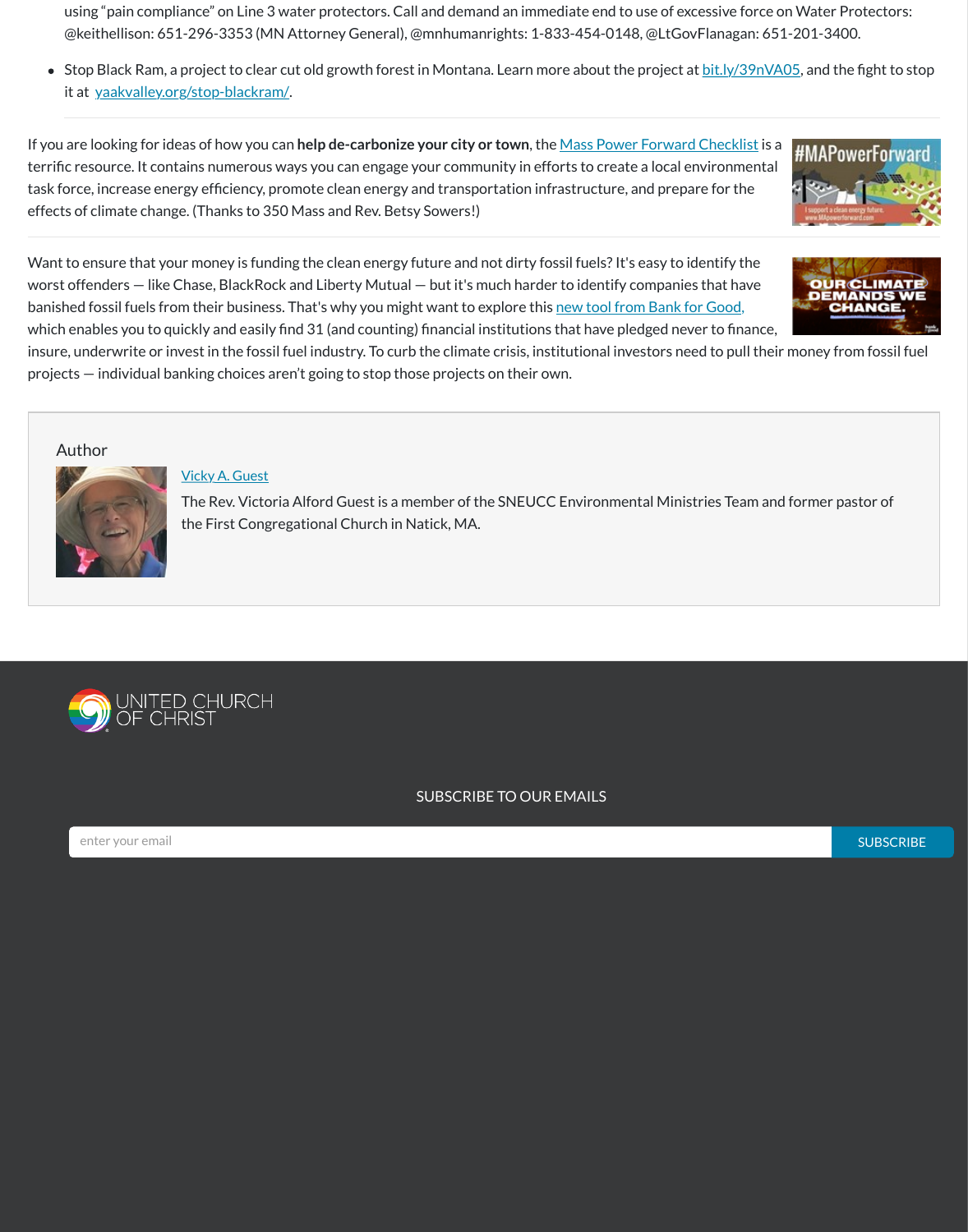#### **Framingham, MA Office**

1 Badger Road Framingham, MA 01702 508-875-5233 Fax: 508-875-5485

### **Hartford, CT Office**

125 Sherman Street Hartford, CT 06105 866-367-2822 (Toll Free in CT) 860-233-5564

# General Email: [friends@sneucc.org](mailto:friends@sneucc.org)

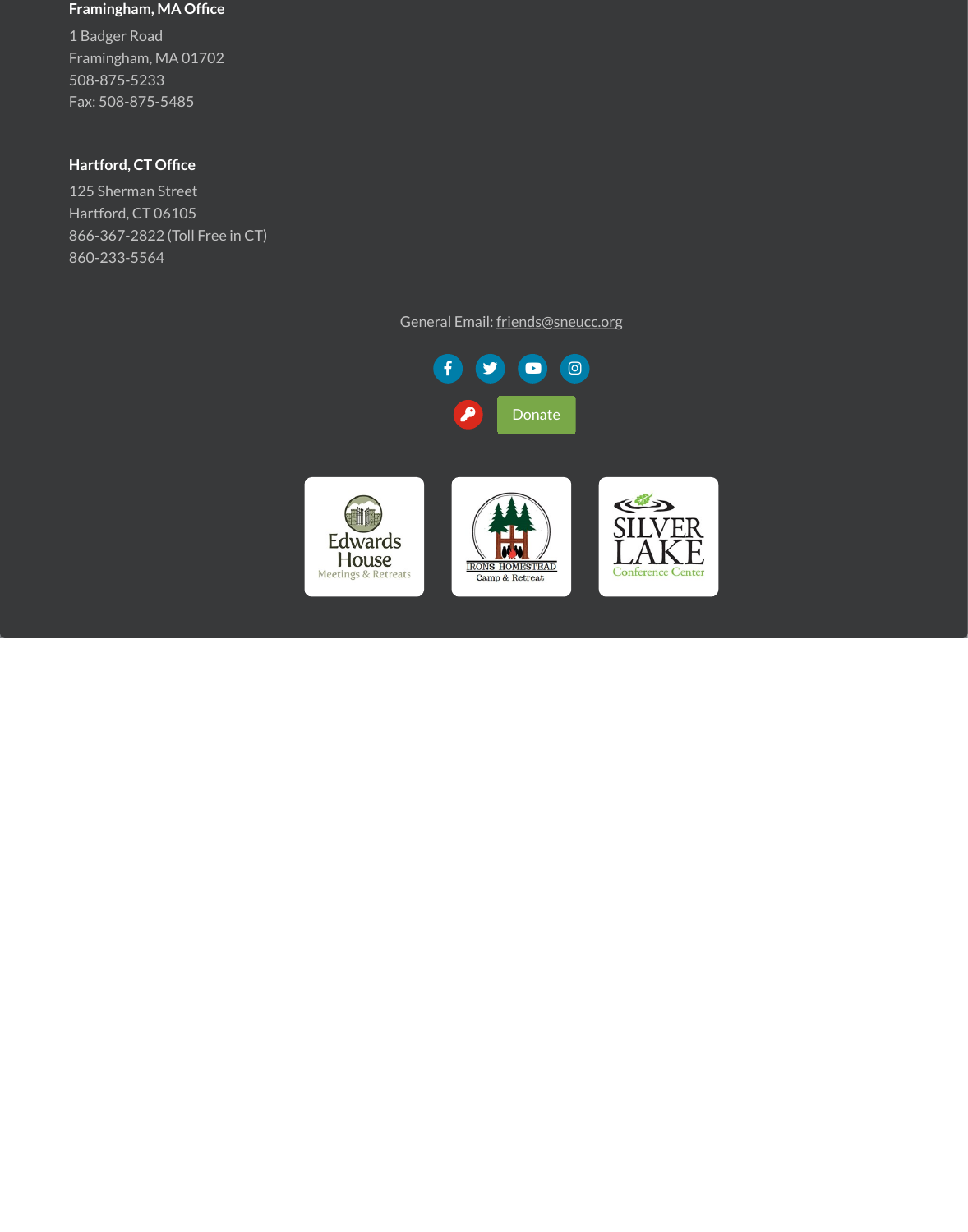Dear AHCC Family,

We are so blessed to be a part of a community that is constantly seeking to live out our call to love our neighbors. We do this in many ways, including serving the community, seeking out places where the Spirit is inviting us to work for justice, and by protecting those who are vulnerable. Years ago, we as a congregation came together to create a Safe Church policy that would ensure we are doing everything we can to create safe environments for all. Over the past several years, we have periodically updated the policy to provide up to date information and improved processes to keep all of God's children in healthy spaces for them to worship, learn, and serve. We have learned so much about ourselves and the ways in which we connect throughout the past year and half through the navigation of the COVID-19 pandemic. We feel that we must acknowledge the new realities we find ourselves in and so the AHCC Early Life Ministries Team believes that it is time for another update that reflects where we are now.

The following updates to our current Safe Church Policy have been prayed about and thought about for the past year and we believe that by incorporating them and making the necessary updates to the policy we will be in the best possible place to start our new program year. The proposed updates are:

- Safe Church requirements of two adults present whenever there are minors involved will apply to all virtual programming, including zoom meetings and other forms of virtual media
- Include the updated "Photo Release Form" which reflects the use of video in many of our gatherings/programming
- All permission and registration forms will replace "Parent" with "Parent/Guardian"; forms will include gender options beyond just "male" and "female," including "non-binary" and "prefer not to answer"; forms will include space for "Preferred Name" and "Personal Pronouns"
- All volunteers and paid staff who work with minors will receive a copy of the Safe Church Policy and sign that they have read it and agree to follow it
- Going forward, the Early Life Ministries Team, with the Senior Pastor and other appropriate staff/lay leaders, will re-evaluate and make necessary update recommendations on a bi-annual basis before the beginning of the new program year